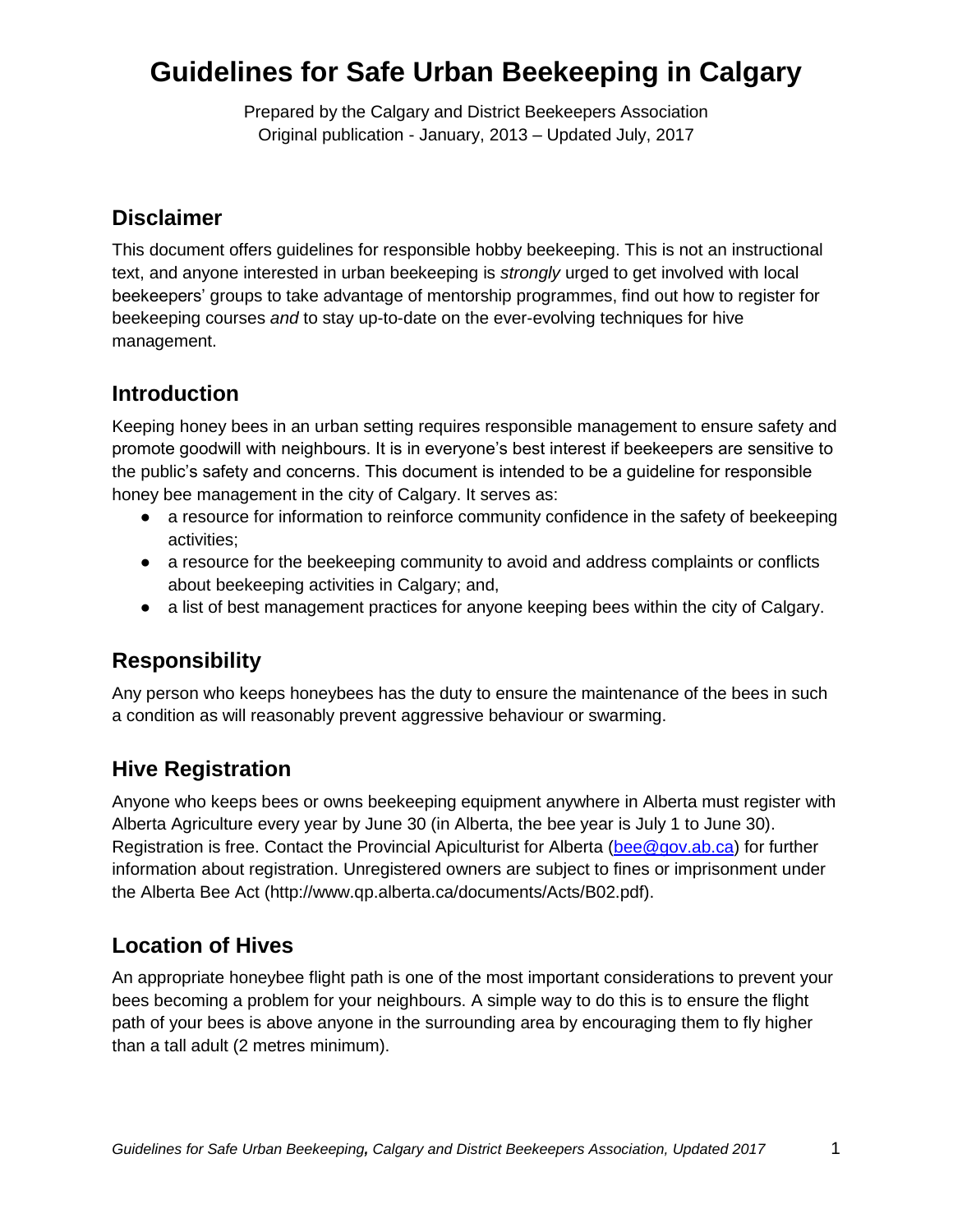Common techniques to help with this include directing hive entrances away from neighbouring properties and putting a fence or vegetative obstruction in front of the hive entrance to encourage the bees to fly upward as soon as they leave the hive.

Be particularly mindful of children and children's play areas when placing your hive. Families with children are more likely to be concerned about a hive, and children are more likely to inadvertently - or otherwise - do something that triggers a defensive response from the hive.

Ideally, hives will be kept in the backyard of your property. Consider keeping the hive inconspicuous to minimize the hive's visibility to curious visitors, thieves, and vandals.

## **Number of hives**

As a general guideline, keep no more than two hives on a property that is less than 550 square metres (a standard 50x120 foot lot in Calgary), and no more than four on lots larger than 550 square metres within the city.

#### **Water**

A constant source of water must be provided at all times for your hives starting before the snow melts in the spring, and continuing late into fall. Water must be kept replenished and not allowed to run dry so the bees stay away from neighbourhood pools, hot tubs, bird baths, or dog dishes.

#### **Queens**

A young queen of a gentle stock is preferred, and should be obtained from reliable sources. Check with local beekeeping groups for reliable sources of queens. You should requeen a hive if it shows signs of being aggressive.

#### **Considerate hive management**

Hive inspections and manipulations disturb the bees, so do what you can to minimize the disturbance. The judicious use of smoke can help calm the bees, as does timing your hive inspections for when:

- Field bees are out foraging;
- The hive is not under stress;
- The hive is in direct sunlight;
- Temperatures are moderate; and,
- Your neighbours are not out in the yard.

Keep the area around your hives clean of hive scrapings and other hive debris to minimize the likelihood of attracting other bees, wasps or other unwanted visitors.

If you are going to be away for an extended period of time, arrange for someone to inspect your hives.